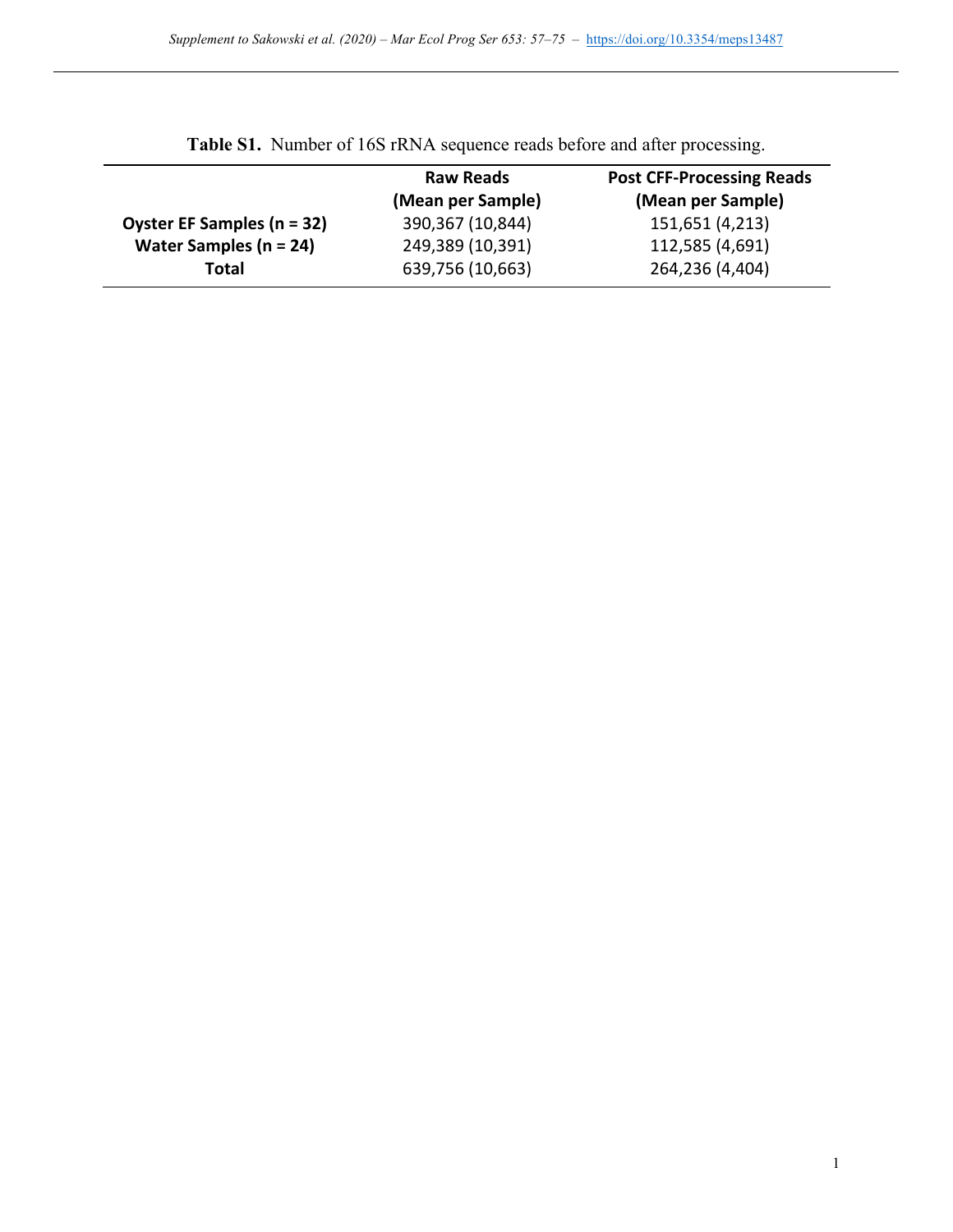

**Fig. S1.** Bacterial abundance of oyster extrapallial fluid (EF) and water samples from the Smithsonian Environmental Research Center collected monthly from October 2010 to September 2011. Bacterial abundance was determined by direct counts with epifluorescence microscopy. A) Mean monthly bacterial abundances of EF and water samples. Treatment (oyster EF vs. water), time, and treatment x time all significantly ( $p < 0.05$ ) impacted bacterial abundance in a mixedmodel ANOVA. An asterisk indicates significantly different (Mann-Whitney,  $p < 0.05$ ) abundances between EF and water in the same month. Error bars are SD. B) Mean bacterial abundance of all oyster EF ( $n = 52$ ) and water ( $n = 48$ ) samples collected during the annual study (Mann-Whitney,  $p < 0.001$ ). C) Linear regression of mean monthly EF and water bacterial abundances without a lag and with EF bacterial abundances lagging water bacterial abundances by one month.